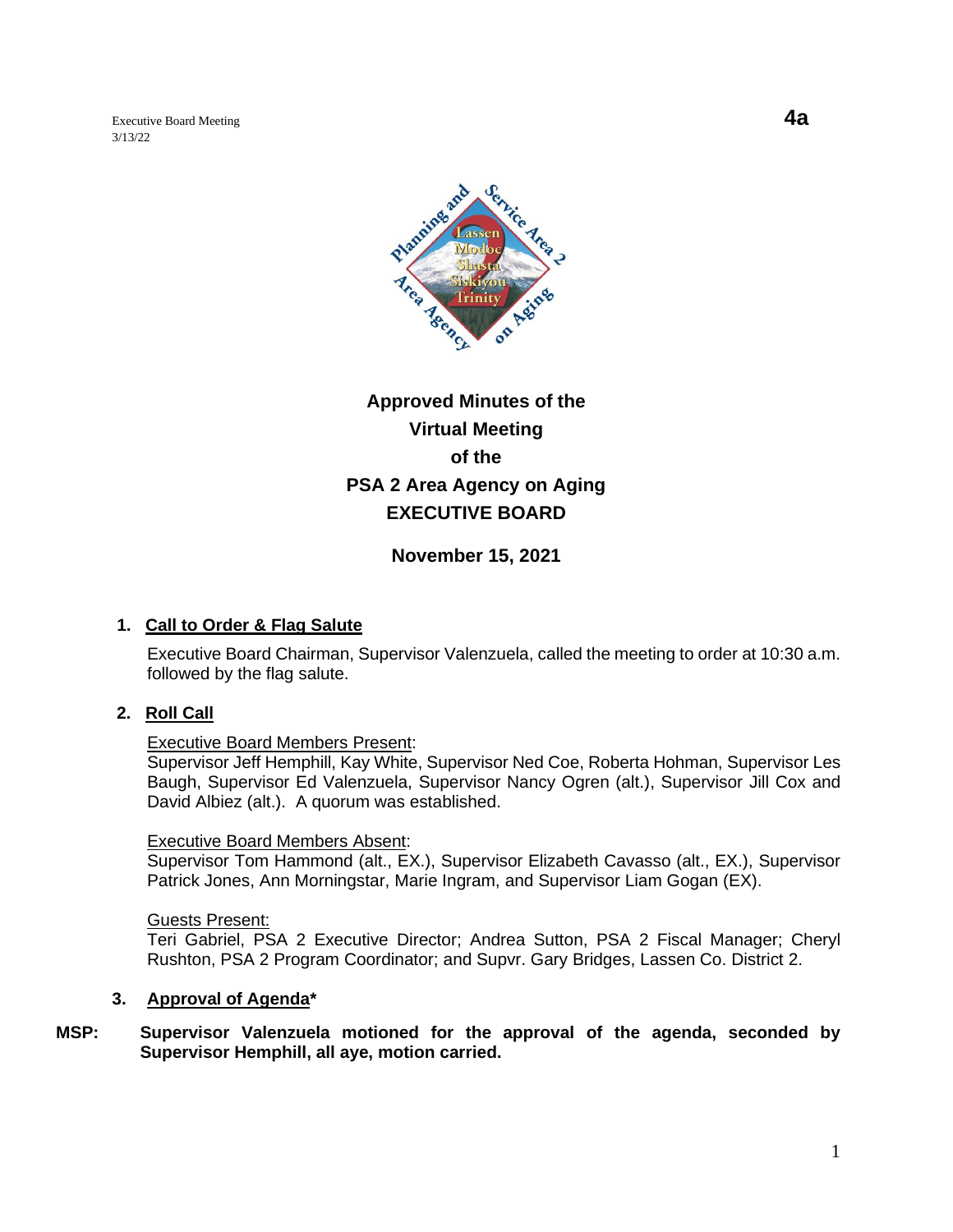# **4. Approval of Consent Agenda\***

## **MSP: Supervisor Hemphill motioned for the approval of the consent agenda, seconded by Supervisor Baugh, all aye, motion carried.**

#### **5. Open Session**

Supvr. Bridges expressed interest in hearing what is moving forward with nutrition services in Lassen Co. and his concern with seniors going hungry. He is present today out of his own interest as a former Board member of Lassen Senior Services.

## **6. Executive Board's Report**

No report.

## **7. Advisory Council Report**

Director Gabriel provided a report from the Advisory Council. The council last met on October 29<sup>th</sup>. Guests at the meeting included Siskiyou Co. Adult Protective Services members who may be interested in filling the vacancy on the Advisory Council. Vacancies continue in Lassen, Modoc, Siskiyou and Trinity Counties.

In the absence of the Advisory Council Chairman, council member Marcia Anderson will be attending the AAA Council of California (TACC) virtual meeting which is the association of Advisory Councils in CA on December 14<sup>th</sup>.

There remain two vacancies for the California Senior Legislature for Senior Senator and Assemblyman. Elections to fill the positions will begin in January 2022. Candidates must be 55 or older with an interest in representing PSA 2 at the state level. While Advisory Council members may apply for the positions, candidates may be elected from outside the membership.

CalFresh expansion in FYs 2023-2025 will include AAAs services to assist in the participant application process. Also addressing food insecurity, Modoc Co. has established a food hub where food can be ordered over the phone or online and paid with cash or EBT cards.

Advisory Council members have also shown interest in attending Mental Health Services Act stakeholders' meetings to support services to older adults. Shasta Co. continues its plan for an intergenerational program joining older adults and youth to engage in support of needs such as assistance with homework. PSA 2 will support the Hope Project program by assisting in recruiting older adults for the program.

The Advisory Council also continues their interest in supporting non-emergency transportation services for older adults in the region. PSA 2 will continue seeking opportunities to support non-emergency transportation services in the region.

The Advisory Council have also addressed the Area Plan Update for FY 2022/2023. The council continues to refine the process by which member activity is captured and reported. Objectives in the Area Plan include Advisory Council activity which may be updated to enrich activities in the areas of transportation, nutrition, food access, and Alzheimer's Disease and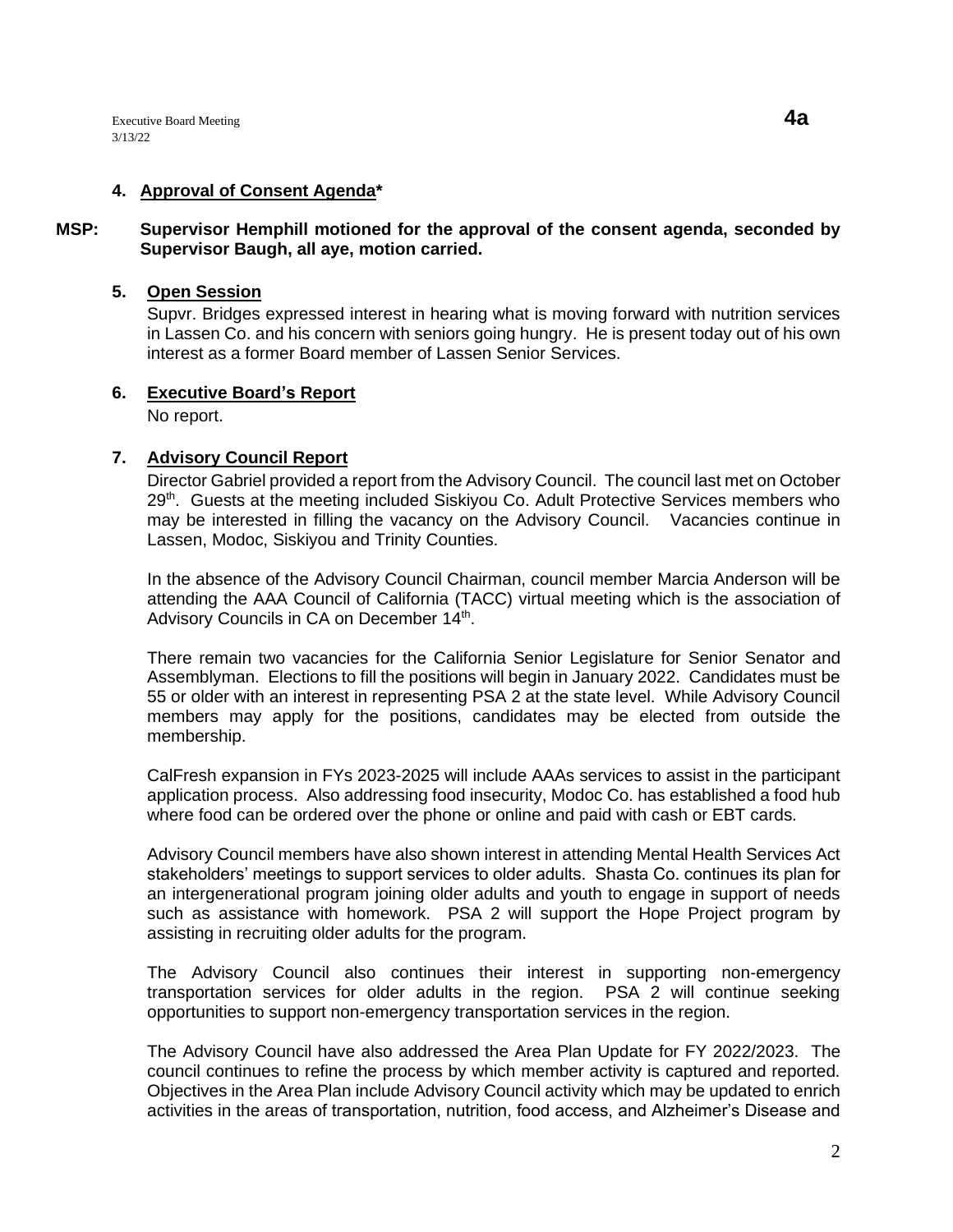Executive Board Meeting **4a** 3/13/22

Dementia.

## **8. Executive Director's Report –** Teri Gabriel, Executive Director

a. Update on Program Services due to COVID-19 Pandemic

 Director Gabriel reported that efforts continue with Vaccine funding from the California Department of Aging (CDA) to raise awareness of the vaccines available. Each of the county Public Health departments have been contacted in support of the use of the vaccine funding. Siskiyou County responded with interest in partnering with PSA 2 on a vaccine hesitancy survey which was made available via US Mail in addition to the county's online survey. Of the 7,000 surveys which were mailed out to the most rural parts of the county, 1,622 surveys were returned to Siskiyou Co. Public Health. Of those surveys returned, 129 indicated they had not been vaccinated and had no plans to vaccinate. This result was similar to the county's online survey. Also based on survey results, 90% of the respondents were vaccinated, over 87% did not delay in becoming vaccinated, those unvaccinated were hesitant due to the lack of enough information, 76% of those unvaccinated did not plan to become vaccinated, 50% of those unvaccinated were concerned about side effects, and over 64% of those unvaccinated did not think the vaccine was safe. Over 73% of the survey respondents stated they receive vaccine information via the news media and of all respondents, 80% were of the age of 65 and older. The majority responding to the survey were Caucasian and 76% were retired. A link to the survey will be provided to the Executive Board members following the meeting.

Per notification from (CDA), the Vaccine funding may now be used for incentives to support vaccinations among older adults. Incentives can include gifts, giveaways, vouchers, prizes and gift cards. PSA 2 will reach out the remaining county Public Health Departments to determine interest in the vaccine incentives effort.

Director Gabriel reported that American Rescue Plan Act funding will also be available to AAAs statewide to be utilized until 2024. Funding available statewide is \$146,056,791. The planning estimate provided by CDA indicates that \$1,360,169 for III B Supportive Services, C-1 Congregate Meals, C-2 Home Delivered Meals, III D Health Promotion, III E Family Caregiver Support, and the Ombudsman Program will be allocated to PSA 2. Further guidance is forthcoming from CDA on how those funds can be spent.

Director Gabriel announced that the Health Insurance Counseling and Advocacy Program (HICAP) is in full swing with counseling appointments during the Medicare Annual Open Enrollment Period. HICAP staff will continue to do most of their work via telephone. Efforts continue to fill the Volunteer Coordinator position with interviews scheduled this week. This position is required by CDA and is specifically funded to provide volunteer recruitment and support.

Director Gabriel reported that following the departure of the former Ombudsman Program Manager, Julie Sessions, the recruitment process has been initiated for filling that vacancy. Candidate interviews are currently being scheduled with the plan to fill the position soon based on the number of eligible candidates.

Director Gabriel summarized the outcome of the recent nutrition service provider annual virtual meeting. Discussions included the availability of COVID relief funds to support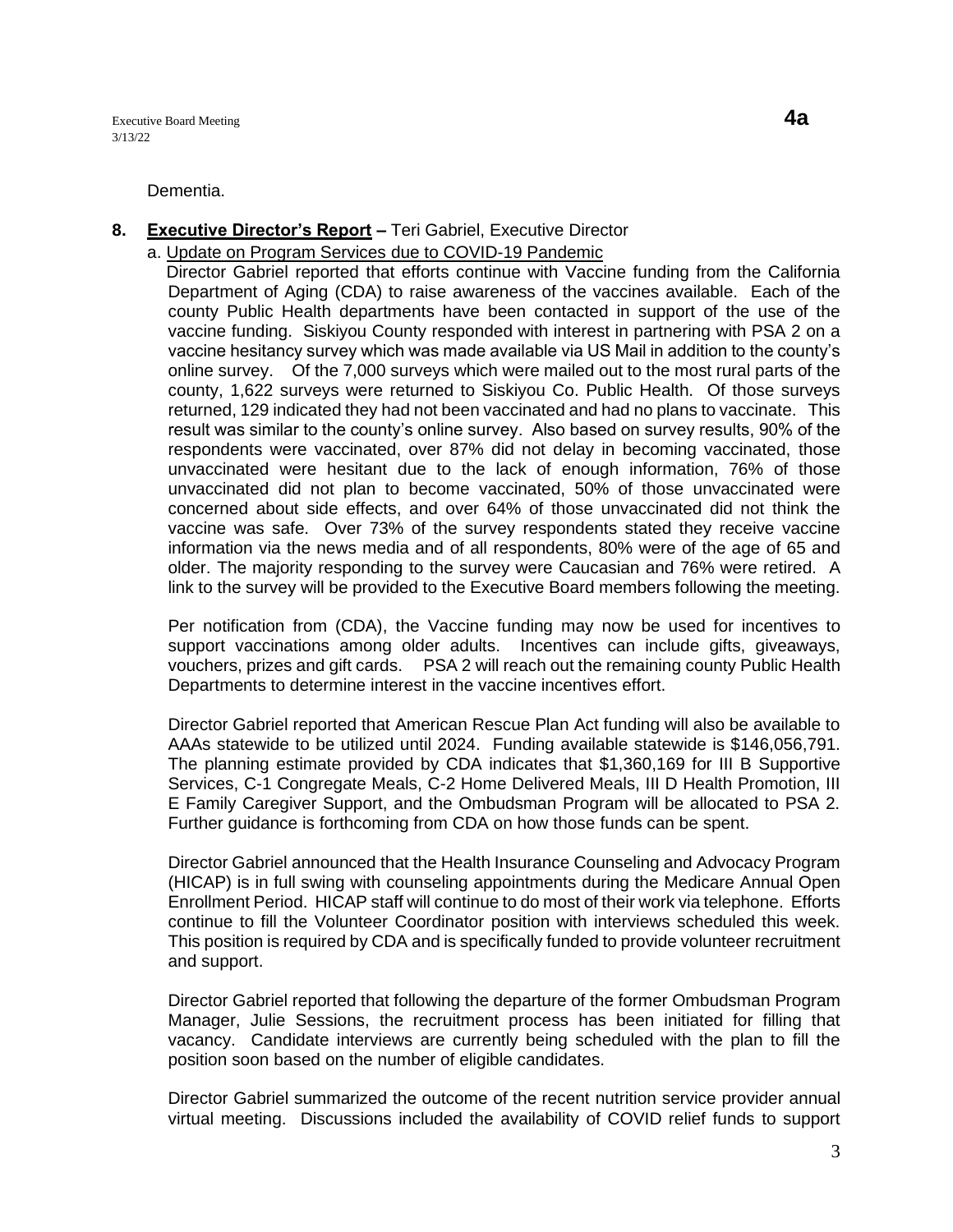expanded program services due to the pandemic. A nutrition site reopening plan was also shared which was developed by the CA Association of Area Agencies on Aging (C4A) Nutrition Committee and approved by both CDA and the CA Department of Public Health. The C4A reopening plan is a template which can be used as a guide in developing individual program reopening plans at the local level. Information on the Communication, Health, Aging and Technology (CHAT) project was also shared with the nutrition service providers. The CHAT project provides AT&T issued iPad tablets to eligible individuals to address isolation and loneliness. New menu guidance from CDA was also shared with the nutrition providers which fortunately did not vary much from current guidelines. COVID data was also addressed as it is tracked differently that Area Plan funded nutrition services due to the non-traditional manner in which the meal is provided. One-on-one meetings will take place with nutrition service providers to provide guidance on the use of COVID relief funding to enhance and enrich their programs. Any remaining unallocated CARES Act funding will continue to be used to support services in the 5-county area.

# b. Update on Trinity Nutrition Services Program

Director Gabriel reported that plans continue to initiate the Trinity Nutrition Services Program. Recruitment for a Program Coordinator for that program is in its final stages. Work to approve the agreement with the Church of the Nazarene continues. The catered meal agreement with Dignity Health Connected Living is also under review which allows DHCL to prepare and deliver the meals to the church in Weaverville for distribution. Establishing an account with Tri-Counties Bank account is also in its final phase. This account is necessary to deposit voluntary contributions and donated dollars in support of the program. Policies and Procedures for the program are nearly concluded with reference to the Elderly Nutrition Program Policies and Procedures Manual developed by PSA 2. PSA 2 staff will be meeting with the Pastor and volunteers for the program onsite later this week. The purpose of the visit is to finalize the equipment the Program Coordinator will need to carry out the operations of the program.

#### c. Update on Lassen County Nutrition Services Plan

Director Gabriel reported that the appeals process for the Request for Proposal process in Lassen Co. concluded on November  $5<sup>th</sup>$ . The next step is to release an announcement of award to the public. The announcement will indicate the \$21,000 of the C-2 Home Delivered Meal program funding was awarded to Big Valley 50 Plus to further support their current C-2 program funded by PSA 2. Discussions will now take place on next steps to provide nutrition and transportation services in Lassen Co. A meeting has been scheduled with the Director of Lassen Co. Health and Human Services to address the nutrition and transportation programs as the county expressed interest in providing the programs during the recent RFP process. The Lassen Co. Administrative Officer has also expressed concern with senior services in the area should Lassen Senior Services, formerly funded by PSA 2, be unable to continue providing nutrition services. Director Gabriel also noted that PSA 4 in the Sacramento area offers an alternate method of providing nutrition services via a restaurant voucher program in their rural counties. A meeting with PSA 4 has been scheduled later this week to gain more information on their restaurant voucher program. The program can provide breakfast, lunch, or dinner for eligible program participants. If a plan can be developed prior to the next scheduled board meeting, a special meeting will be held since the Executive Board does not usually meet in December, January and February due to Holidays.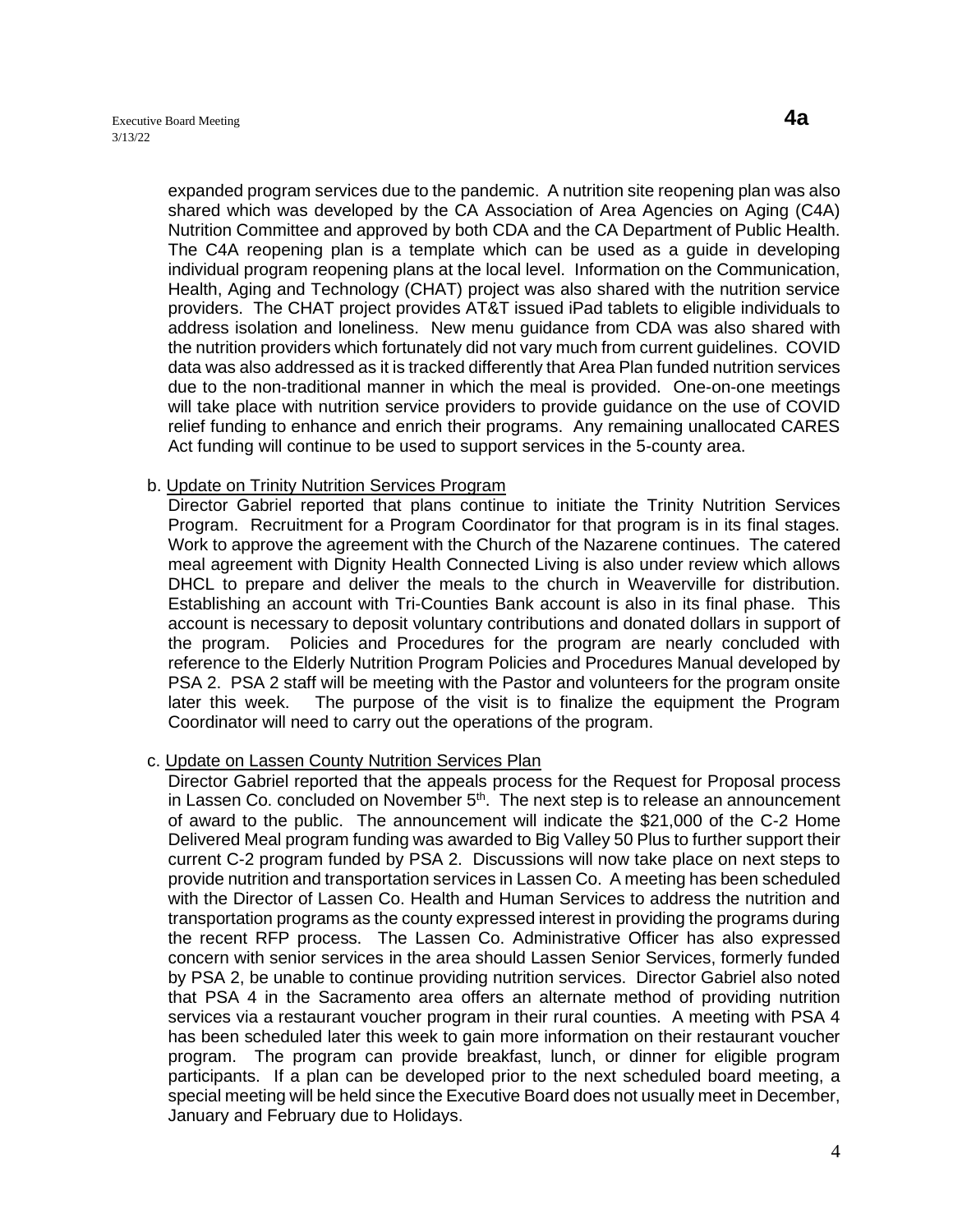#### d. Other Agency Activity

Director Gabriel reported that its partnership with KIXE PBS continues to enhance the visibility of PSA 2 program services as well as other community services in support of older adult well-being such as the Friendship Line. KIXE hopes to work with the Institute on Aging to reach the older adult population in rural communities with a series known as, "A Race to End Suicide" in a partnership with PSA 2.

Director Gabriel reported that CDA has announced a Continuing Resolution at the federal level will continue to delay the release in funding for Older Americans Act funded programs. PSA 2 remains on CDA's priority funding list so funds may be released to PSA 2 as soon as it becomes available. In the interim, AAAs were encouraged to use the COVID relief funding until the OAA Area Plan funding is available. No interruption of services is anticipated due the delay in receiving Area Plan funding.

Director Gabriel reported that a draft Notice of Audit Determination for the audit period of July 1, 2016 – June 30, 2018 has been received from CDA. Two findings have been identified leading to the recovery of \$21,297 which includes funding recovered from Lassen Senior Services in the amount of \$5,262 that was identified during the forensic review that was conducted by Charles Pillon, CPA for that period last fiscal year. Recovered funds were also identified for unspent III D Health Promotion funding in the amount of \$1,078 and unspent III E Family Caregiver Support Funding in the amount of \$20,219. Once this Notice of Audit Determination has been confirmed, PSA 2 will receive an invoice from CDA to return the unspent funds to them.

# **9. Approval of FY 2020/2021 Area Plan Financial Closeout\***

Director Gabriel addressed the FY 2020/2021 Area Plan Financial Closeout which reflects funding for Title III B Supportive Services, C-1 Congregate Meals, C-2 Home Delivered Meals, the Ombudsman Program, III E Family Caregiver Support Program, III D Health Promotion and Title VII Elder Abuse. This funding was advanced by CDA for the period of July 1, 2020 to June 30, 2021. Following the analysis of the funding by CDA and PSA 2's Fiscal Manager, the Closeout indicates that unspent funding is due to CDA in the amount of \$68,889 for III B Supportive Services as a result of the lack of contracted Transportation services in Trinity and Lassen Co. Due to the inability to swiftly fill the Ombudsman II position, Ombudsman Program funding in the amount of \$58,323 is also due back to the state. Funds due back to PSA 2 from CDA have been identified as Administrative funding in the amount of \$108,000, C-1 Congregate Meals in the amount of \$10,343, C-2 Home Delivered Meals in the amount of \$106,884 which is a combination of state and federal funds, III D Health Promotion in the amount of \$9,978, III D Family Caregiver Support Program \$1,857 and VII B Elder Abuse in the amount of \$4,046 and Nutrition Supplemental Income Program (NSIP) in the amount of \$129,130 and Ombudsman Citation Penalty funding \$333. The total amount due to CDA is \$127,212 and the total due back to PSA 2 from CDA is \$371,321 for a net due back to PSA 2 in the amount of \$244,109. Note that the reimbursement of funding from CDA is not due to overspending, rather it is due to the timing of the final request for funds from CDA which occurs in April each fiscal year. The determination of funding spent in the fiscal year is addressed during the Closeout process which considers for program and administrative expenses incurred by the AAA for the latter months of the fiscal year.